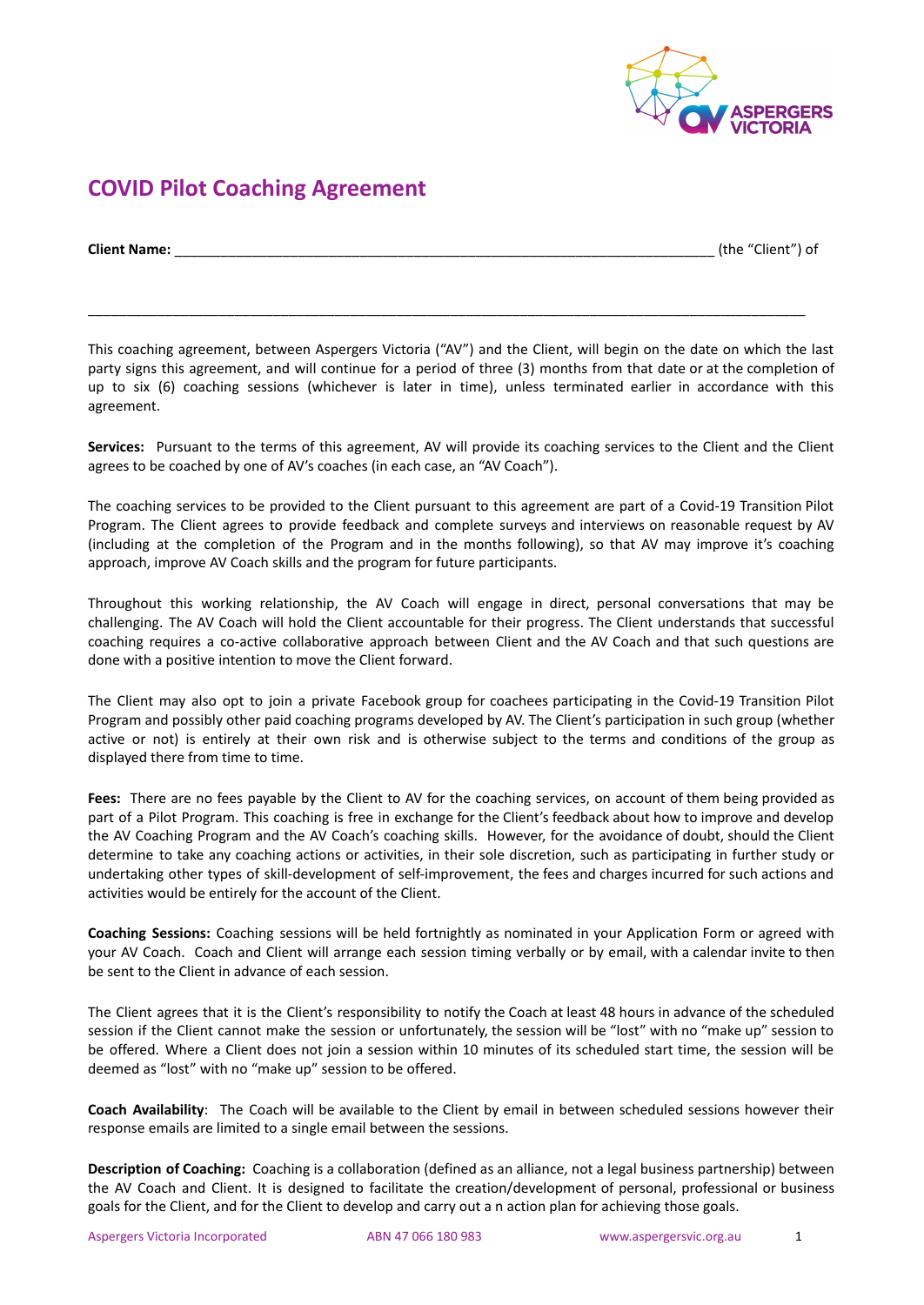

**Coach-Client Relationship:** Coaching is a relationship between the AV Coach and the Client in a thought-provoking and creative process that aims to inspire the Client to maximize their personal and professional potential.

The Client acknowledges that coaching is a comprehensive process that may involve different areas of their life, including work, finances, health, relationships, education and recreation. The Client agrees that deciding how to handle these issues, incorporate coaching principles into those areas and implementing choices is exclusively the Client's responsibility.

Coaching may address specific personal projects, business successes, employment or general conditions in the Client's life or profession. Other coaching services include value clarification, brainstorming, identifying plans of action, examining modes of operating in life, asking clarifying questions, and making empowering requests or suggestions for action.

**Responsibility**: AV Coaches as part of their role each agree to maintain the Code of Ethics and standards of behaviour set out by AV from time to time. The Client is responsible for creating and implementing his/her own physical, mental and emotional well-being, decisions, choices, actions and results arising from the coaching. As such, the Client agrees that the neither AV nor any AV Coach is liable or responsible for any actions or inaction, or for any direct or indirect result of any services provided by AV or the AV's Coaches.

The Client confirms and understands coaching is not a psychological treatment or therapy and does not substitute for them, and does not prevent, cure, or treat any illness, disease or disability, mental or otherwise. The Client acknowledges that coaching does not involve the diagnosis or treatment of mental 'disorders' as defined by the American Psychiatric Association and that coaching is not to be used as a substitute for counselling, psychotherapy, psychoanalysis, mental health care, substance abuse treatment, or other professional advice by legal, medical or other qualified professionals and that it is the Client's exclusive responsibility to seek such independent professional guidance as needed.

The Client agrees to communicate honestly, be open to feedback and assistance and create the time and energy to participate fully in the program. In the coaching relationship, the Coach plays the role of a facilitator of change, but the Client agrees it is their responsibility to enact actions or bring about the change. If the Client believes the coaching is not working as desired, the Client will notify AV about the issues with the coaching relationship, and provide feedback to improve the Program.

**Prior History:** The Client agrees to disclose to AV and their AV Coach details of past or present psychological or psychiatric treatment(s). Prior to commencing coaching, the Client will complete, sign and return AV's "COVID Pilot Coaching – Confirmation and Authorisation to Release Form." The Client will be asked to confirm that they have discussed their participation in the Aspergers Victoria Coaching Program with their Health Care Professional and that their Health Care Professional approves of the Client's participation. The Client will also be asked to authorise their Health Care Professional and Aspergers Victoria to disclose information about the Client to each other (as per the terms of the Release form. In entering into the coaching relationship, and signing the agreement, the Client is agreeing that if any mental health difficulties arise during the course of the coaching relationship, you will immediately seek support from a licensed healthcare professional as well as advise AV, so that AV may determine whether to pause or defer the coaching program.

**Privacy and Confidentiality:** AV is committed to protecting the privacy of the personal information (including health information and other sensitive information) that it collects and uses. AV's Privacy Policy sets out how a Client's personal information is collected, used and protected. By providing personal information, the Client consents to AV's collection, use and disclosure of that information in accordance with AV's Privacy Policy, as updated from time to time, and available on its website. Clients will also need to regularly update their information in AV's membership pages on the website.

In connection with the coaching process and individual coaching sessions, AV will need to collect, use and disclose, manage and store personal information, including possibly sensitive and health information of the Client. For example (without limitation):

AV's AV Coaches may take Client notes during a coaching session to assist in planning the next session.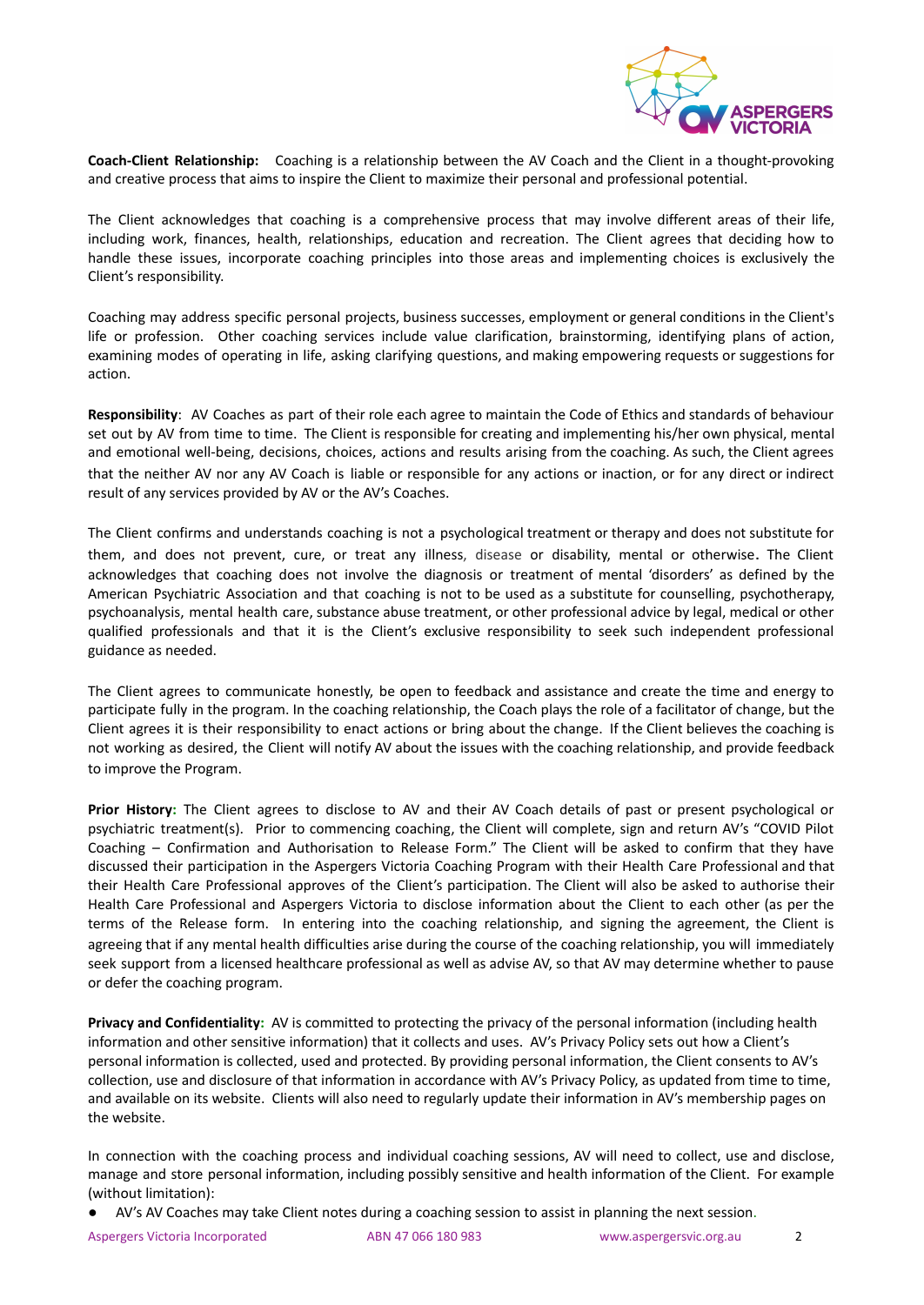

- AV will also need to collect comprehensive in-take information in order for it's AV Coaches to facilitate the coaching program;
- AV Coaches may discuss your case with other AV Coaches and staff, in order to determine the best means to support your coaching journey; and
- AV may disclose your email and address to the International Coaching Federation in order for our coaches to authenticate their coaching hours for coach accreditation purpose. The AV Coach will not divulge to the ICF any information about what happened during a coaching session.

AV Coaches are otherwise bound by AV's Confidentiality and Privacy Agreement, as well as the principles of confidentiality set forth in the ICF [Code](http://www.coachfederation.org) of Ethics. However, please be aware that the coach-client relationship is not considered a legally confidential relationship (like the medical and legal professions) and thus communications are not subject to the protection of any legally recognized privilege. Disclosure of client information is permitted in accordance with the limited circumstances prescribed in AV's Privacy Policy. The Client will need to provide written permission (original letter or email), in the case that he/she wishes their AV Coach to speak to an external party about them.

With respect to matters that the Client considers private and does not wish to discuss with their AV Coach, the Client can, at any point in the coaching session, declare his/her preference not to discuss a specific private issue, by simply stating that they would rather not discuss this issue.

It is also important to confirm that in some situations, there is a privacy risk in using certain media or technology for some clients, such as the internet, mobile phones, Zoom, Skype and cordless phones. The Client confirms that he/she understands and accepts this risk.

**Termination**: Each of AV and the Client may terminate the coaching services between them immediately verbally or upon written notice from the terminating party to the other party. The clauses related to confidentiality, privacy, limited liability, dispute resolution, law and responsibility shall continue notwithstanding termination.

**Limited Liability:** Except as expressly provided in this agreement, AV makes no guarantees or warranties, express or implied with respect to this AV coaching program. In no event will AV be liable to the Client for consequential or special damages. Notwithstanding any damages that the Client may incur, AV's entire liability under this agreement, and the Client's exclusive remedy, will be limited to a sum of \$1.00. This provision shall survive expiry of termination of this agreement.

**Prior Agreement:** The Client acknowledges and agrees that this agreement constitutes the entire agreement between the parties and supersedes all prior written and oral representations.

**Governing Law:** This agreement is governed by the laws of the State of Victoria, Australia.

**Dispute resolution:** If a dispute arises out of this agreement that cannot be resolved by mutual consent, the Client and AV agree to attempt to mediate in good faith for up to 30 days after written notice of dispute is given. If the dispute is not so resolved, the parties agree the matter shall go to arbitration in the State of Victoria, Australia, and not a court.

**Binding Effect:** This Agreement shall be binding upon the parties hereto and their respective successors and permissible assigns. The Client's signature on this agreement indicates full understanding of, and agreement with the information outlined above.

Aspergers Victoria believes that our clients are each a unique, creative and responsible person who are in charge of *moving their own life forward. We look forward to working with you.*

**Coaching Client Coaching Client for Aspergers Victoria** 

 $\overline{\phantom{a}}$  , and the contribution of the contribution of the contribution of the contribution of the contribution of the contribution of the contribution of the contribution of the contribution of the contribution of the